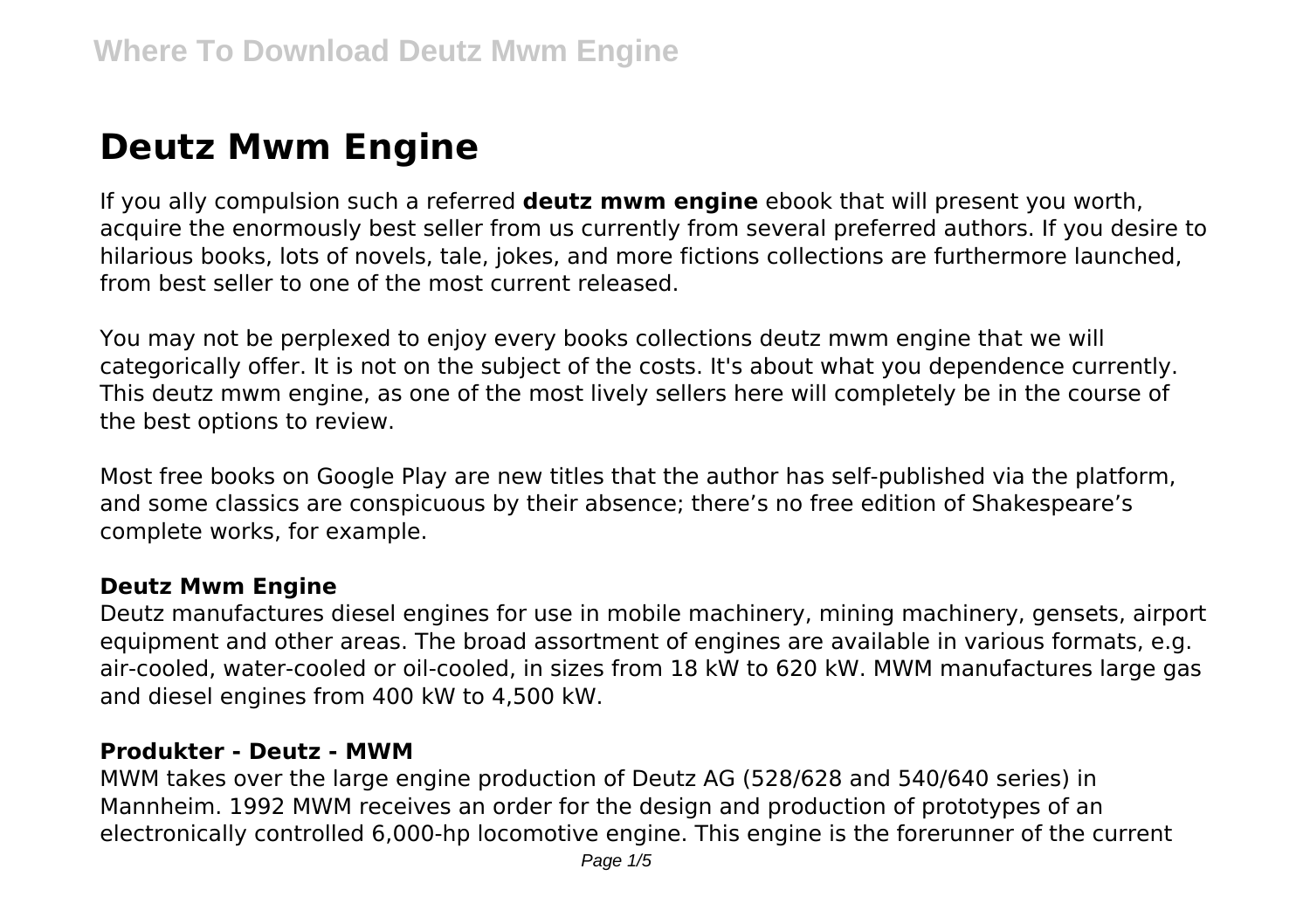TCG 2032 gas engines.

# **MWM | MWM History**

DEUTZ – The engine company. DEUTZ: ADVANCED DRIVE SYSTEMS for Professionals DEUTZ is synonymous with pioneering spirit, passion and innovation culture. As an independent provider of diesel, gas and electric drivetrains in the power range up to 620 kW, we are developing the technologies today for the demands of tomorrow.

## **DEUTZ AG: DEUTZ**

This is a Deutz MWM TBD616V16 "Running Take-out" marine diesel engine removed from a private working yacht. Maximum horsepower rated at 1823HP @ 2300rpm. Engine hours reportedly 3310 HRS; Rebuilt at 2450 HRS. Available for inspection and/or survey to qualified buyer with a deposit.

## **Deutz MWM TBD 616V16, Marine Diesel Engine, 1823HP | eBay**

deutz mwm engine, deutz mwm engine Suppliers and Manufacturers at Alibaba.com Alibaba.com offers 1,183 deutz mwm engine products. About 9% of these are Machinery Engine Parts, 3% are Machinery Engines, and 0% are Construction Machinery Parts. A wide variety of deutz mwm engine options are available to you,

## **deutz mwm engine, deutz mwm engine Suppliers and ...**

The Deutz MWM product range as well as diesel engines also includes gas engines for combined heat and power units and biogas plants. Deutz MWM stands for medium-sized and large engines. We specialise in suitable spare parts for Deutz MWM diesel engines of the following types: 1008 **DEUTZ** 

## **Mares Shipping - Deutz MWM**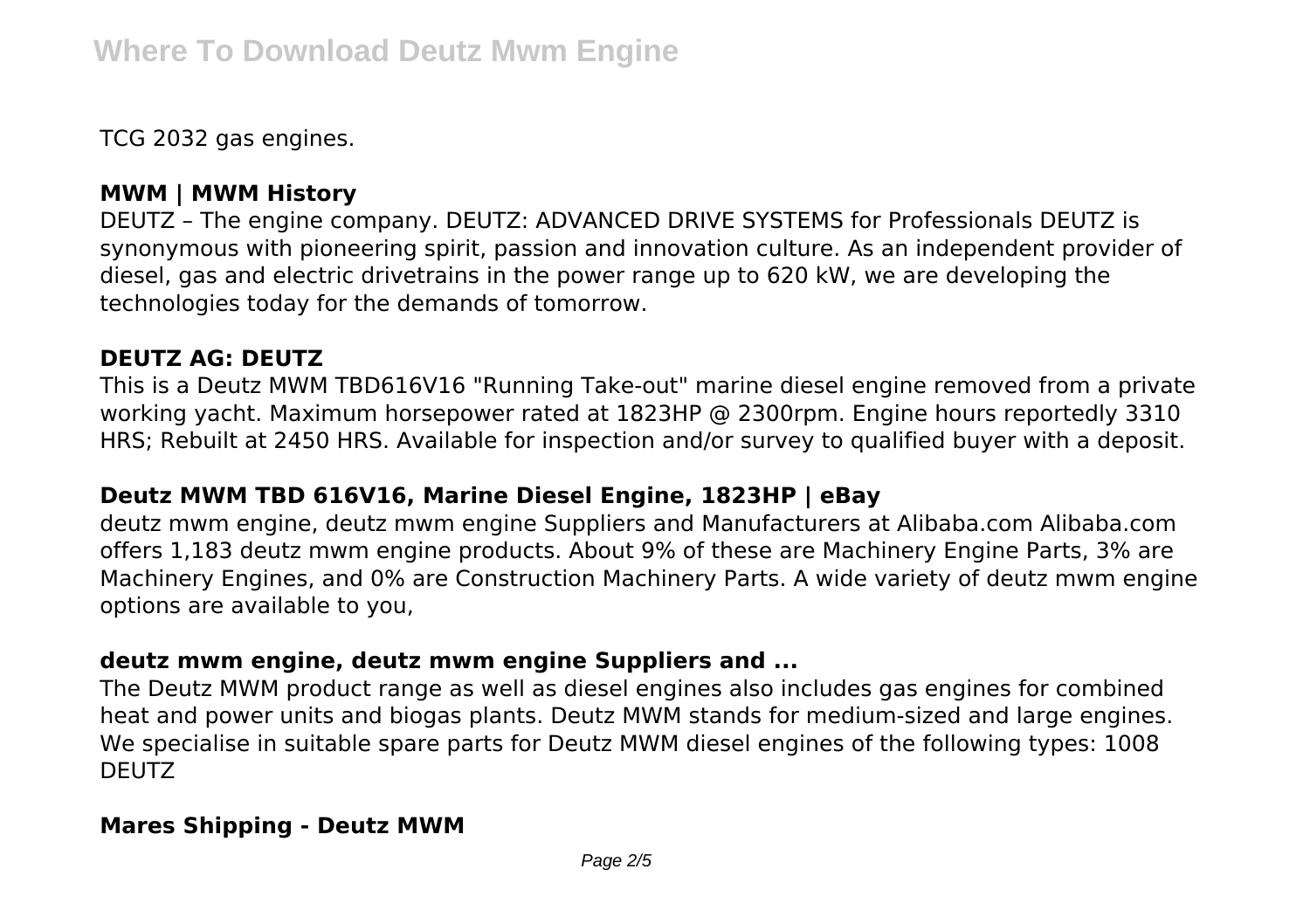'Deutz Power Systems' was spun off from Deutz AG in 2005, which traces its roots to the original Motoren Werke Mannheim AG (MWM) that was founded 1922. It was formed after Carl Benz split up the engine division of his company, which he founded in 1871, as Benz AG.

# **MWM AG | Tractor & Construction Plant Wiki | Fandom**

Caterpillar Energy Solutions GmbH, previously MWM GmbH and Deutz Power Systems (DPS), is a mechanical engineering company based in Mannheim, Baden-Württemberg, Germany. For many years it was known as Motoren-Werke Mannheim (MWM). In 2009 the company was the thirdlargest producer by revenue of gas and diesel engines.

# **Caterpillar Energy Solutions - Wikipedia**

d 2.2 l3 new eu v, us t4f ; d 2.9 l4 eu v, us t4f, eu iiib ; g 2.2 l3 us t2, eu v ; td 2.2 l3 new eu v, us t4f ; tcd 2.9 l4 (agri) eu v, us t4f, eu iiib ; g 2.9 l4

# **DEUTZ AG: Engines**

ADVANCED DRIVE SYSTEMS DEUTZ Corporation is a sales, service, genuine parts and application engineering center for the Americas, supporting the DEUTZ product range of 18.4 - 620 kW diesel and natural gas engines. Located northeast of Atlanta, GA in the US, we employ nearly 300 people covering all aspects of marketing and support.

# **DEUTZ USA: Home**

Deutz engines are available in a wide range of models, from 2 to 8 cylinders, with a variety of unit displacements, up to 620 kW, in different constructive solutions (in line or V) and with different cooling systems (air, air-oil, liquid) complying with the current EU emission Stage V / US EPA Tier 4.

# **DEUTZ Italy | Deutz - DEUTZ Italy**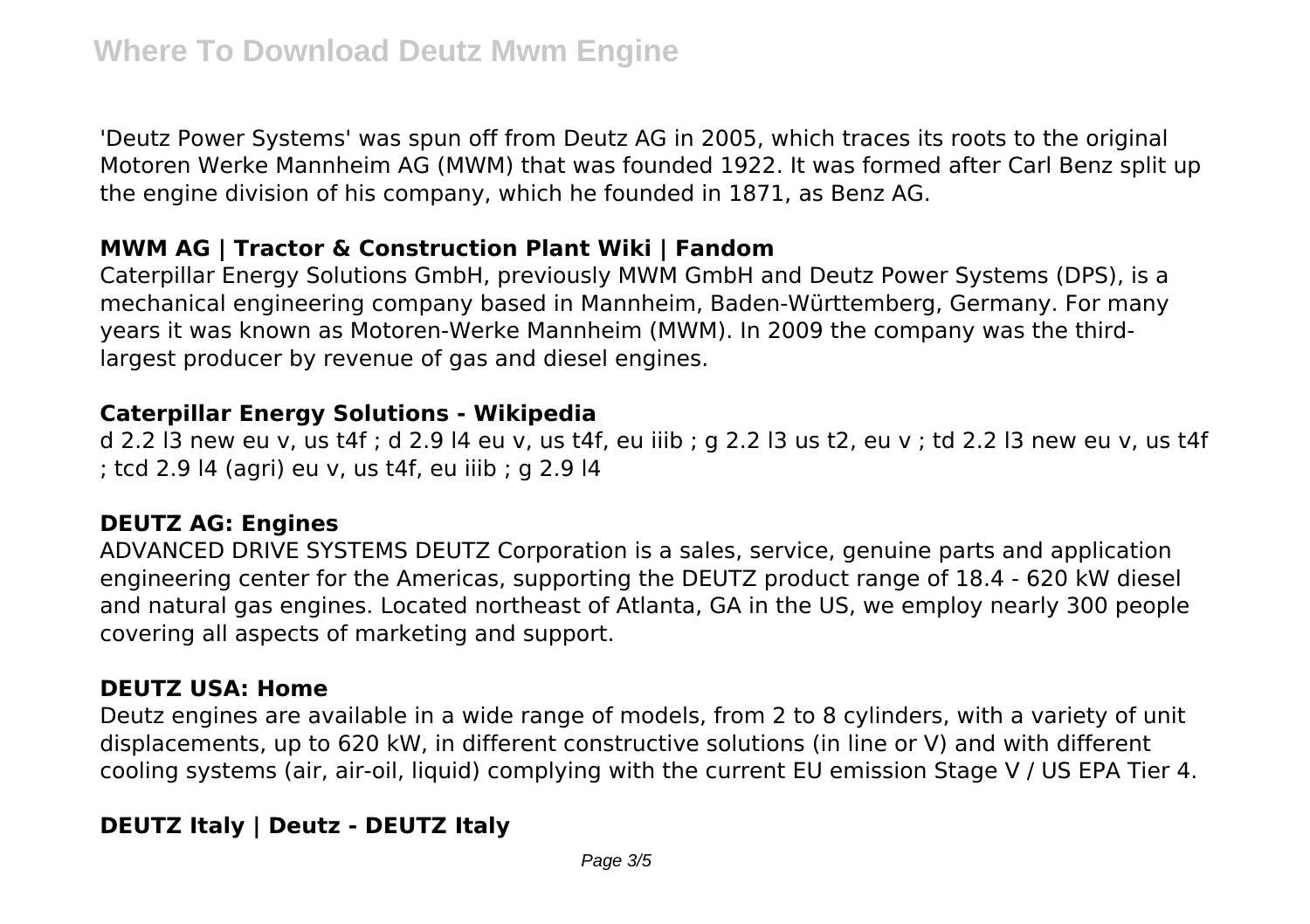Deutz engines are available in the power range 4 to 500 kW, with air, oil or water cooling and with life expectancy of 20,000 and 30,000 running hours TBO (Time Between Overhauling) on rebuilt and brand-new units. Parts and service are available worldwide.

## **Deutz AG - Wikipedia**

TCG 3042 – The highly efficient, space-saving MWM engine excels in natural gas applications, offering high profitability, flexibility, and maximum electrical efficiency. Gas engines and gensets according to output classes TCG 3042 20 cyl.

## **MWM | Gas engines / gensets for distributed energy supply**

Original from Germany Deutz plant or Deutz China License Plant, fully Deutz/MWM marine technology. our parership and large wholesales of Deutz marine engine bring us competitive agent price & engine services support. HND marine engine, HND marine engine parts are our key supply for shipyeard client, vessels, Bangledesh Navy, Myanmar navy.

# **Deutz/MWM Marine Diesel Engine & Parts | COOPAL**

MWM-Deutz is one world top engine brands with advanced technology, high reliability and long time service. The MWM GmbH (formerly known as DEUTZ Power Systems or DPS) is a mechanical engineering company, based in Mannhein. For many years it was known as Motoren-Werke Mannheim (MWM).

# **Deutz-MWM Marine Generator,Deutz-MWM Marine Generating Set ...**

Since 1876 DEUTZ engines have played a role in the mechanization and development of the Americas. The first DEUTZ engines sold in the USA were marketed by Schleicher, Schumm & Co, Philadelphia. This company was succeeded in 1894 by the Otto Gas Engine Works, also located in Philadelphia.